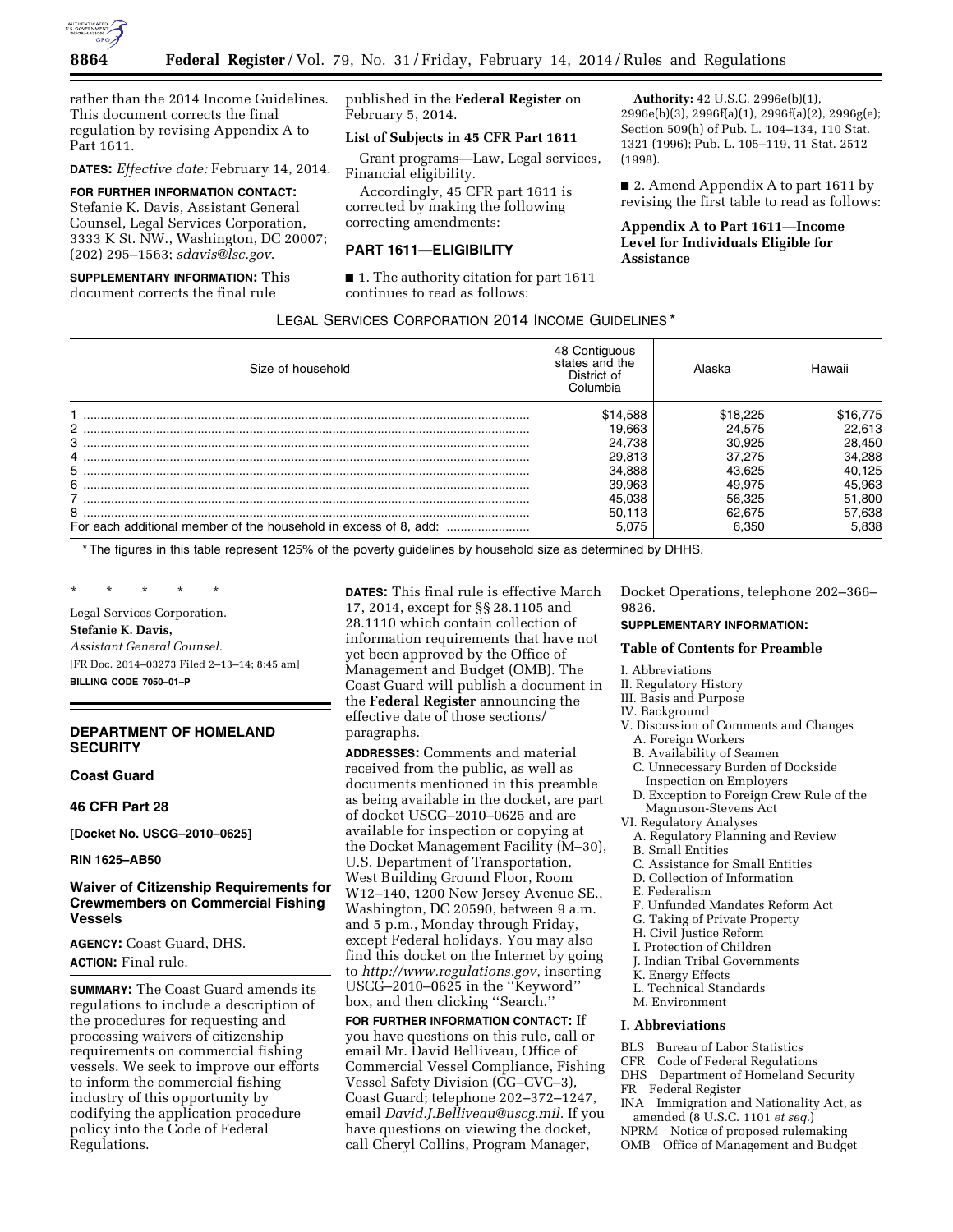§ Section symbol U.S.C. United States Code

# **II. Regulatory History**

On August 18, 2011, we published a notice of proposed rulemaking (NPRM) titled ''Waiver of Citizenship Requirements for Crewmembers on Commercial Fishing Vessels'' in the **Federal Register** (76 FR 51317). We received four comments on the proposed rule. No public meeting was requested and none was held.

# **III. Basis and Purpose**

The legal basis for the rule is the Coast Guard's authority to provide relief from the citizenship requirements on fishing vessels. Title 46 United States Code (U.S.C.) 8103(b)(3)(C) authorizes the Secretary of the Department of Homeland Security to waive these citizenship requirements. The Secretary has delegated this authority to the Coast Guard.

Through this final rule, we amend 46 CFR part 28, Requirements for Commercial Fishing Industry Vessels, by adding a new subpart to specifically address the citizenship waiver program. This subpart will formally incorporate our policy, which has been in place since 2001, into the CFR.

#### **IV. Background**

Under 46 U.S.C. 8103(i)(1), each unlicensed seaman on a fishing, fish processing, or fish tender vessel who is engaged in the fisheries in the navigable waters of the United States or the exclusive economic zone must be—

1. A citizen of the United States;

2. An alien lawfully admitted to the United States for permanent residence; or

3. Any other alien allowed to be employed under the Immigration and Nationality Act (INA) (8 U.S.C. 1101 *et seq.*).

Furthermore, 46 U.S.C. 8103(i)(2) states that no more than 25 percent of the unlicensed seamen on these vessels may be non-permanent resident aliens authorized for employment in the United States under the INA, category 3 above.

Relief from these citizenship and permanent resident status requirements is provided in 46 U.S.C. 8103(b)(3)(C). If the Secretary of Homeland Security determines, after an investigation, that qualified seamen who are citizens of the United States are not available, the Secretary may waive these citizenship requirements.

Congress did not specify a procedure for requesting the waiver allowed under section 8103(b)(3). To fill the need for a procedure, we published a policy

letter in June 2001 titled ''Procedures for Waiver of Requirements for Citizenship Aboard Commercial Fishing Vessels'' (G–MOC Policy Letter 01–02). This policy letter is available at *[http://](http://homeport.uscg.mil/mycg/portal/ep/programView.do?channelId=-17679&programId=12861) [homeport.uscg.mil/mycg/portal/ep/](http://homeport.uscg.mil/mycg/portal/ep/programView.do?channelId=-17679&programId=12861) [programView.do?channelId=-](http://homeport.uscg.mil/mycg/portal/ep/programView.do?channelId=-17679&programId=12861)  [17679&programId=12861.](http://homeport.uscg.mil/mycg/portal/ep/programView.do?channelId=-17679&programId=12861)* This policy letter explains the steps involved in the request for a waiver process. We intended the letter to be the means of informing the fishing industry of the waiver opportunity and the application procedure.

In past years, we received between 125 and 200 waiver requests annually. In 2008, that volume slowed appreciably.1 Through experience gained during the 10 years since the publication of the 2001 policy letter and feedback received from the Commercial Fishing Safety Advisory Committee, we believe that not all fishing vessel owners, operators, and employers are aware they can request a waiver from citizenship requirements. As a result, these vessels either sail short-handed, creating potential safety issues, or choose to exceed the 25 percent limit for non-permanent resident aliens authorized for employment in the United States under the INA without an approved waiver. This rule mirrors the requirements that exist in the 2001 policy letter.

In the NPRM, we proposed a requirement for a mandatory dockside examination that was not required in the 2001 policy letter. That requirement has been removed from this final rule. See section V.C. of this preamble for a discussion of this change to the final rule. However, it is still incumbent on owners, operators, and employers to ensure the vessel is in full compliance with all safety, survival equipment, and systems requirements.

### **V. Discussion of Comments and Changes**

We received four written comments on the NPRM to the docket. These comments are available for viewing in the public docket for this rulemaking, where indicated under **ADDRESSES.** 

Below, we summarize these comments and our responses to them. Each of the four comments raised different issues, so each comment summary provides a response directly to the comment submitted.

### *A. Foreign Workers*

The first commenter does not favor allowing waivers for foreign workers, but suggests instead that fishing boat

captains improve their searches for American workers. The commenter also stresses that the Coast Guard should not remove a 2001 policy that requires resident alien workers to present an H2B visa. The commenter also states that foreign workers should be required to speak English as a safety measure.

The purpose of this regulation is to codify procedures for requesting a waiver already allowed by law under 46 U.S.C. 8103(b)(3). This regulation is not an immigration, labor, or national security regulation per se, and intends no other purpose than what has been stated. However, these rules maintain the 2001 policy in regard to H2B visas. The remaining comments raise issues that fall outside of the scope of this rulemaking.

#### *B. Availability of Seamen*

Despite the improvement to safety and efficiency that fully-staffed fishing vessels would provide, the second commenter is not convinced that this regulation would achieve its intended purpose. The commenter reasons that the pool of potential workers is limited because it is composed of those seamen who are already employed by other vessels.

This regulation allows a waiver so that non-resident aliens can be employed as unlicensed seamen aboard U.S. flag fishing vessels beyond the 25 percent limitation. Historically, companies and individual vessels that apply for citizenship waivers represent a very small cross section of the commercial fishing industry. Furthermore, requests usually coincide with seasonal manning requirements (e.g., shrimp fishery in the Gulf of Mexico, menhaden fishery in the Gulf of Mexico and mid-Atlantic). In essence, waivers are only requested to fulfill a temporary need. Additionally, the Coast Guard does not have evidence to support the assertion that the population of seamen from which candidates are selected comprises ''seamen who are already employed, but whose employer is going out of business or no longer needs their services,'' since they are non-resident aliens. Therefore, the Coast Guard does not agree with the comment and no change to the rule was made.

### *C. Unnecessary Burden of Dockside Inspection on Employers*

The third commenter supports the proposed rule as a means to inform commercial fishing vessel employers about the waiver requirements. However, the commenter states that the dockside safety examination is an unnecessary burden to employers and

<sup>&</sup>lt;sup>1</sup> In 2008, the Coast Guard received a total of 6 waiver requests.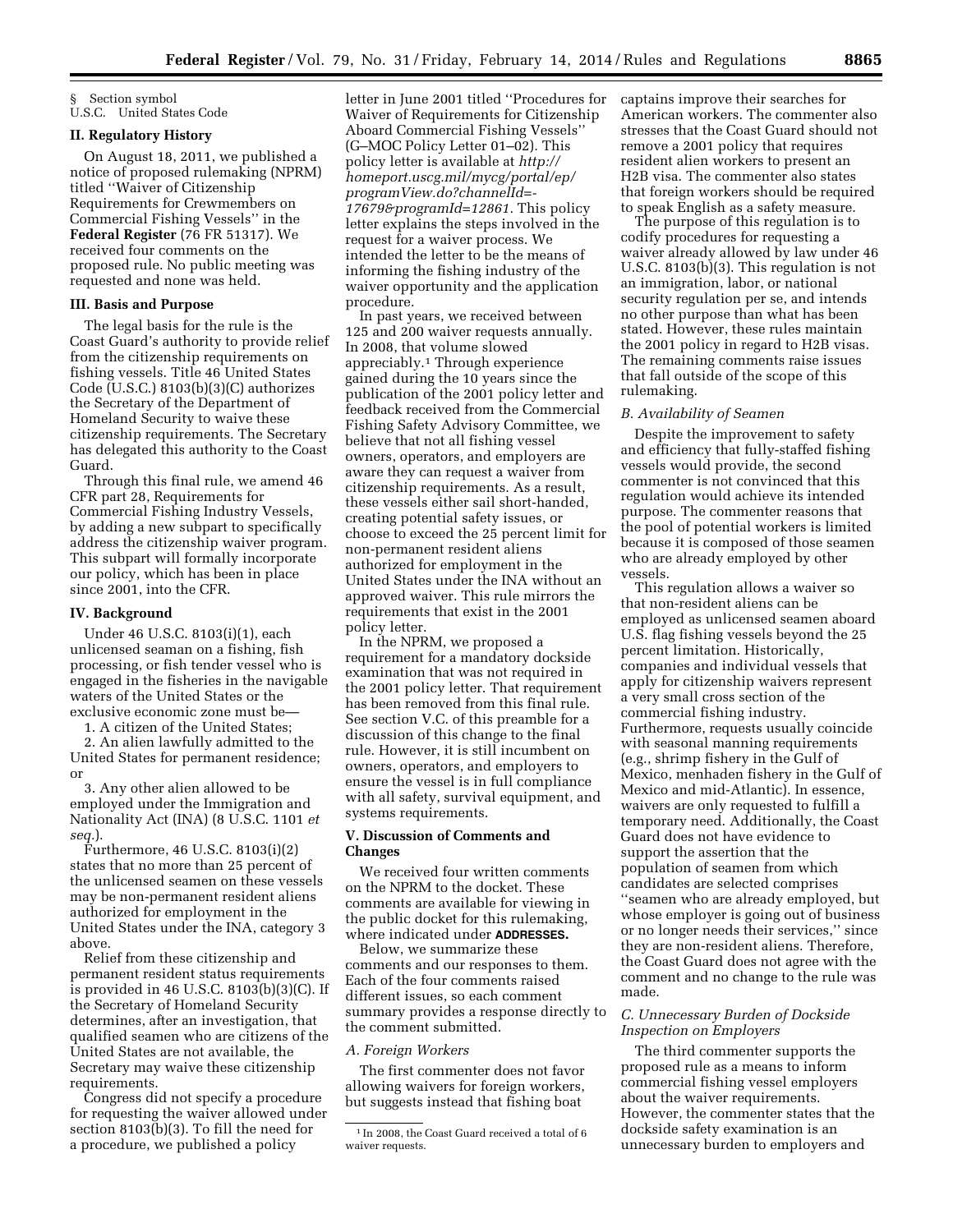redundant, given that the Coast Guard already requires and enforces compliance of safety measures. The commenter claims that the dockside safety inspections unnecessarily target fishing vessels employing foreign workers.

We agree, in part, so the requirement for completion of the dockside examination has been removed in the final rule. We do not intend to target nor impose an additional burden on employers in the commercial fishing industry. However, commercial fishermen, vessel owners, and operators should be aware that the Coast Guard and Maritime Transportation Act of 2012 (Pub. L. 112–213) amended 46 U.S.C. 4502(f) to require a dockside safety examination at least once every 5 years for vessels operating beyond 3 nautical miles from the baseline from which the territorial sea of the United States is measured or beyond 3 nautical miles from the coastline of the Great Lakes. For the fishing vessels that operate inside 3 nautical miles from shore, the dockside examination remains voluntary. However, the Coast Guard does recommend that those vessels operating inside 3 nautical miles complete the dockside examination for the safety of the vessel and crew.

### *D. Exception to Foreign Crew Rule of the Magnuson-Stevens Act*

The last commenter suggests that this rule does not mention, but should, the exception to the foreign crew rule of 46 U.S.C. 8103(i)(1) contained in the Magnuson-Stevens Act for U.S. flag fishing vessels fishing for highly

migratory species on the high seas. Furthermore, the commenter states the long time periods provided for the Coast Guard to act under this rule are not conducive to the commercial fishing business, where crew replacements must be made within hours, or at most days, due to death, injury, or sickness.

We agree that the citizenship requirements in 46 U.S.C. 8103(i)(1) and (2) do not apply to fishing vessels fishing exclusively for highly migratory species (as that term is defined in the Magnuson-Stevens Fisheries Conservation and Management Act (16 U.S.C. 1802)). Title 46 U.S.C. 8103(i)(3) provides the exception to the citizenship requirements for these vessels. This exception is now included in the regulatory text. Additionally, companies and/or individual vessel owners that apply for these citizenship waivers do not do so to provide for urgent manning needs caused by death, injury, or sickness, but rather have traditionally used the process for filling the anticipated, temporary manning requirements that coincide with seasonal needs (e.g., shrimp fishery in the Gulf of Mexico, menhaden fishery in the Gulf of Mexico and mid-Atlantic).

### **VI. Regulatory Analyses**

We developed this rule after considering numerous statutes and executive orders related to rulemaking. Below, we summarize our analyses based on 14 of these statutes or executive orders.

*A. Regulatory Planning and Review* 

Executive Orders 12866 (''Regulatory Planning and Review'') and 13563

(''Improving Regulation and Regulatory Review'') direct agencies to assess the costs and benefits of available regulatory alternatives and, if regulation is necessary, to select regulatory approaches that maximize net benefits (including potential economic, environmental, public health and safety effects, distributive impacts, and equity). Executive Order 13563 emphasizes the importance of quantifying both costs and benefits, of reducing costs, of harmonizing rules, and of promoting flexibility.

This final rule has not been designated a ''significant regulatory action'' under section 3(f) of Executive Order 12866, Regulatory Planning and Review, as supplemented by Executive Order 13563, Improving Regulation and Regulatory Review, and does not require an assessment of potential costs and benefits under section 6(a)(3) of that Order. Accordingly, the final rule has not been reviewed by the Office of Management and Budget (OMB).

Based on comments received, we have adjusted our policy to remove the dockside examination requirement when applying for a waiver. This will reduce the cost burden from that presented in the NPRM. No comments were received during the comment period addressing the regulatory assessment and thus no other changes to the rule were made.

The following table (Table 1) summarizes the costs and benefits of this rule. We estimated annual and 10 year costs of the rule and, based on data availability, we identified qualitative benefits of the rule.

### TABLE 1—SUMMARY OF COSTS AND BENEFITS

| Category                                                                | Estimate                                                                                                 |  |  |
|-------------------------------------------------------------------------|----------------------------------------------------------------------------------------------------------|--|--|
| Costs                                                                   |                                                                                                          |  |  |
| Ten Year Monetized Costs (rounded values, 7% discount rate)  \$298,538. | \$42,505.                                                                                                |  |  |
|                                                                         | <b>Benefits</b>                                                                                          |  |  |
|                                                                         | This rule will provide industry greater awareness and knowledge of the<br>waiver application procedures. |  |  |

This rule will create a regulatory burden for those owners and operators of commercial fishing vessels electing to request a waiver. From 2005 to 2009, the Coast Guard received an average of 91 requests for waivers per year. Applications for waivers declined from a high of 203 in 2005 to 20 in 2009. The number of applications for waivers will vary from year to year based on many factors, such as national and regional

economic conditions and management programs for specific fisheries. We use a 5-year average to reflect the range of conditions that may occur over the 10 year period of analysis. In addition, during the period of 2005 to 2009, the Coast Guard issued an average of 108 reports of violations of 46 U.S.C. 8103. Some of these violations were related to the citizenship requirements for the crew of fishing vessels and the

citizenship requirements for the master and officer in charge of deck or engineering watches. During 2009, 75 such reports of violations were issued. Due to the variability in waiver requests, the five year average number of requests is used to provide a more conservative estimate when calculating the burden.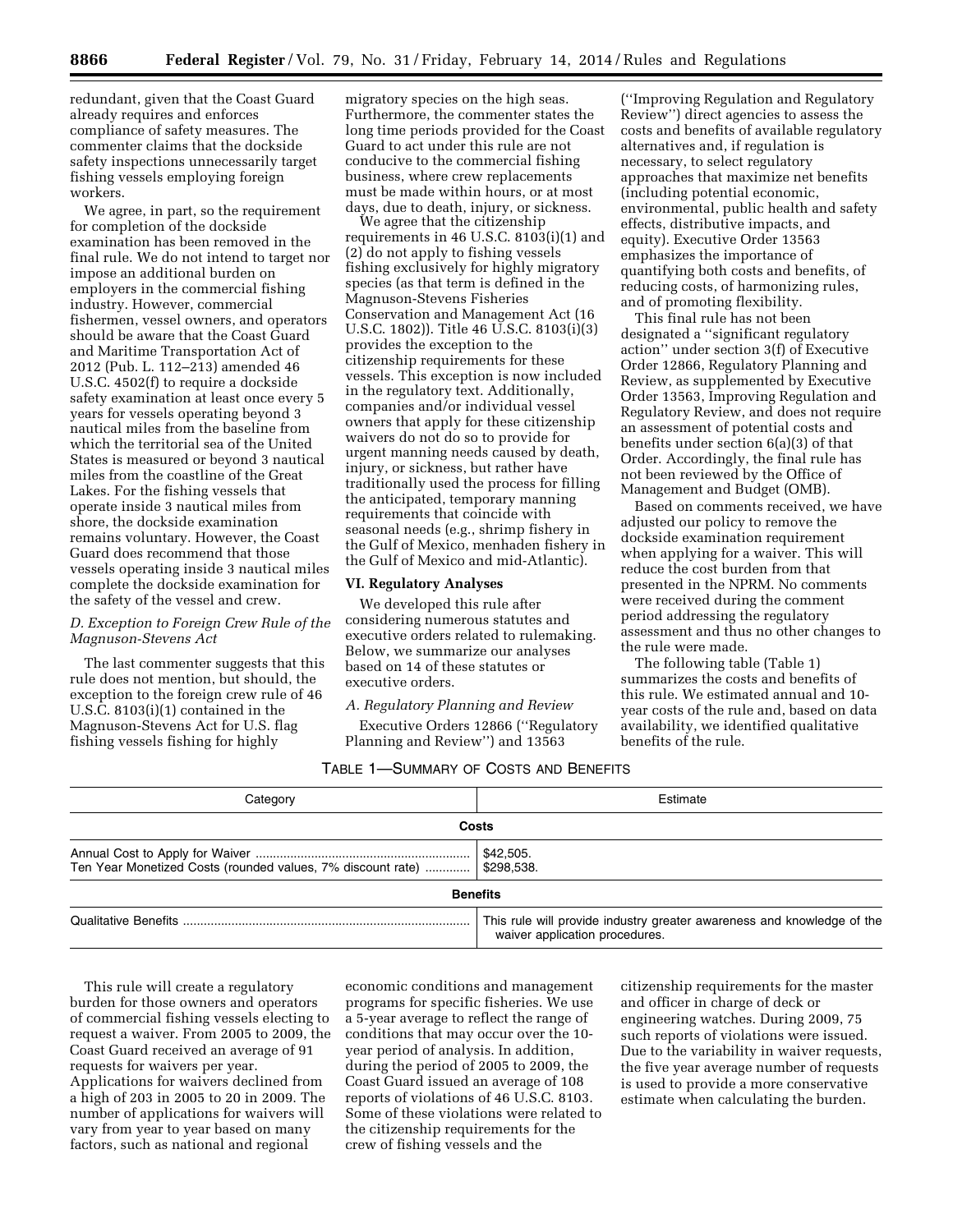We estimate that it takes an owner or operator approximately 9.25 hours 2 to compile and submit the appropriate documentation to the Coast Guard per the 2001 policy letter. The Bureau of Labor Statistics (BLS) lists a wage of \$33.89 for captains, mates, and pilots of water vessels.3 We apply a load factor of 1.49 to this wage to account for labor compensation and benefits, which makes the hourly wage for a captain, mate, or pilot approximately \$50.50.4 At a cost of \$50.50 per hour to the civilian sector, the cost is \$467 per request for a waiver (\$50.50 per hour  $\times$  9.25 hours). The total annual burden would be approximately 842 labor hours (9.25 hours per request  $\times$  91 requests per year), for a cost to industry of \$42,505 5  $(\$50.50 \times 842$  hours) to submit the request for a waiver. This cost is only borne if a vessel owner, operator, or employer chooses to seek relief of the citizenship requirement. The total annual cost to industry associated with this rule will be approximately \$42,505 .6

Reviewing a waiver application currently takes a Coast Guard employee approximately 3 hours ,7 on average. We assume a wage rate equal to that of a GS–13 for the reviewer. Based on Commandant Instruction (COMDTINST) 7310.1M, Coast Guard Reimbursable Standard Rates, (available at *[http://](http://uscg.mil/directives/ci/7000-7999/CI_7310_1M.PDF) [uscg.mil/directives/ci/7000-7999/CI](http://uscg.mil/directives/ci/7000-7999/CI_7310_1M.PDF)*\_ *7310*\_*[1M.PDF](http://uscg.mil/directives/ci/7000-7999/CI_7310_1M.PDF)*), the hourly wage for the reviewer is \$77. The total annual projected cost to the Coast Guard to review applications is \$21,021 (3 hours  $\times$  \$77  $\times$  91 requests). As with the costs to industry, government costs will only be incurred if owners, operators, or employers opt to apply for a waiver.

Although we cannot quantify benefits for this rulemaking, we do expect some functional benefits. By incorporating the current policy into regulation, we will promote greater awareness of the policy and provide commercial fishermen with one location for all rules governing their operations. Greater visibility of the application procedures may help reduce the number of crew requirement violations related to citizenship requirements onboard commercial fishing vessels. Furthermore, waiver

4The load factor is determined by dividing BLS total compensation (series CMU2010000520000D) by BLS wages (series CMU2020000520000D). *[http://www.bls.gov/ncs/ect/data.htm.](http://www.bls.gov/ncs/ect/data.htm)* 

5 Values may not total due to rounding.

6 Values may not total due to rounding.

7Time estimates provided by Coast Guard Fishing Vessel Safety Division subject matter experts.

applications are voluntary, and will only be made if the owner/operator/ employer sees a net benefit to doing so. As such, the collective burden described previously is expected to be more than offset by the increased labor pool.

#### *B. Small Entities*

Under the Regulatory Flexibility Act (5 U.S.C. 601–612), we have considered whether this rule will have a significant economic impact on a substantial number of small entities. The term ''small entities'' comprises small businesses, not-for-profit organizations that are independently owned and operated and are not dominant in their fields, and governmental jurisdictions with populations of fewer than 50,000.

Based on 2009 data, we identified 74,337 entities owning fishing vessels. Of these, a small number (13) were owned by government entities or nonprofits, all of which exceed the threshold for being classified as a small entity. The remaining owners are classified as businesses. Based on available revenue data, approximately 99.8 percent (74,228) of the commercial fishing businesses fall below the Small Business Administration threshold for a small business based on their primary North American Industry Classification System designation.

Based on historical data, we expect an average of 91 requests for a waiver per year. If we assume that all of these requests are from small commercial fishing businesses, we can assess the potential impacts of this rule on the industry. Our records show that the majority of vessels requesting waivers in the period from 2006–2009 were between 50 and 70 feet in length. By comparing the \$467 cost of the rule per vessel to the revenues for commercial fishing vessels in the 50 to 70 feet size range, we estimate that 38 percent of the affected population will have a revenue impact greater than 1 percent, and only 3 percent of all commercial fishing vessels will have a revenue impact greater than 3 percent from this rule. Table 2 shows the percent of vessels by revenue impact.

# TABLE 2—REVENUE IMPACTS OF FINAL **RULE**

| Revenue impact                                                                                             | Percent of<br>vessels |
|------------------------------------------------------------------------------------------------------------|-----------------------|
| $0\%$ < Impact <= 1%<br>$1\%$ < Impact <= 3%<br>$3\%$ < Impact <= 5%<br>$5\%$ < Impact <= 10%<br>Ahove 10% | 35<br>з               |

The primary purpose of this rule is to codify existing policy into regulation.

We estimate that only 91 of approximately 80,000 commercial fishing vessels apply for a waiver annually. Furthermore, because the waiver process is voluntary, we assume vessel owners, operators, or employers would apply for a waiver only if the benefits of doing so outweigh the costs. We can assume that if the approximate \$467 per vessel cost of this rule is prohibitive, vessel owners would choose to not pursue a waiver. Therefore, the Coast Guard certifies under 5 U.S.C. 605(b) that this rule will not have a significant economic impact on a substantial number of small entities.

#### *C. Assistance for Small Entities*

Under section 213(a) of the Small Business Regulatory Enforcement Fairness Act of 1996 (Pub. L. 104–121), we want to assist small entities in understanding this rule so that they can better evaluate its effects on them and participate in the rulemaking. If the rule would affect your small business, organization, or governmental jurisdiction and you have questions concerning its provisions or options for compliance, please consult with the Coast Guard personnel listed under the **FOR FURTHER INFORMATION CONTACT** section of this rule. The Coast Guard will not retaliate against small entities that question or complain about this rule or any policy or action of the Coast Guard.

### *D. Collection of Information*

This rule will call for a revision to an existing collection of information under the Paperwork Reduction Act of 1995 (44 U.S.C. 3501–3520). This revision is explained below under Estimate Of Total Annual Burden. As defined in 5 CFR 1320.3(c), ''collection of information'' comprises reporting, recordkeeping, monitoring, posting, labeling, and other, similar actions. The title and description of the information collection, a description of those who must collect the information, and an estimate of the total annual burden follow. The estimate covers the time for reviewing instructions, searching existing sources of data, gathering and maintaining the data needed, and completing and reviewing the collection.

*Title:* Commercial Fishing Industry Vessel Safety Regulations.

*OMB Control Number:* 1625–0061. *Summary Of The Collection Of Information:* This information collection is intended to improve safety on board vessels in the commercial fishing industry. The requirements apply to those vessels and to seamen on them.

 $\,{}^2$  Time estimates provided by Coast Guard Fishing Vessel Safety Division subject matter experts. 3*[http://www.bls.gov/oes/current/oes535021.htm.](http://www.bls.gov/oes/current/oes535021.htm)* 

This wage information is from May 2010 and is the most recent figure from BLS.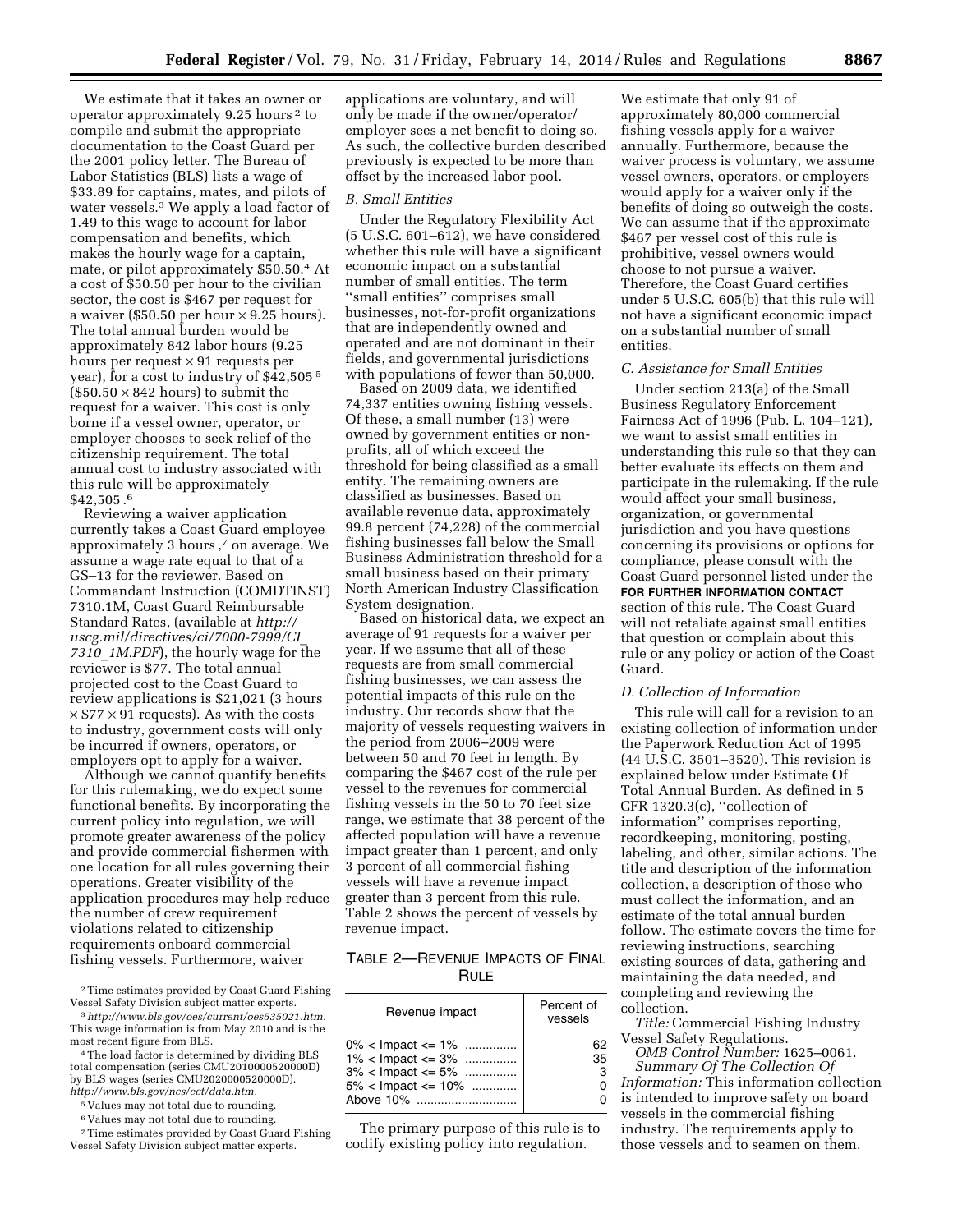*Need For Information:* We need to collect this information for all vessels requesting a waiver for relief of the citizenship requirements on a commercial fishing vessel.

*Proposed Use Of Information:* We will use this information solely to determine whether or not a vessel should be granted relief of the citizenship requirements on a commercial fishing vessel.

*Description Of The Respondents:* The respondents are vessel owners, operators, and employers of U.S. commercial fishing vessels who opt to seek relief of the citizenship requirements on a commercial fishing vessel.

*Number Of Respondents:* The existing OMB-approved number of respondents, as adjusted in July 2011, is 4,808. The rule would not change that total.

*Frequency Of Response:* 91 respondents per year, based on a 5-year average.

*Burden Of Response:* Those vessels that voluntarily choose to request a waiver bear the burden of this collection. We estimate that a request for a waiver will take about 9.25 hours per response.

*Estimate Of Total Annual Burden:*  The existing OMB-approved total annual burden, as adjusted in July 2011, is 5,945 hours. The annual increase from the rule will be approximately 842 hours to the public, assuming 91 waiver requests are submitted per year. The total estimated annual burden is 6,787 hours.

As required by the Paperwork Reduction Act of 1995 (44 U.S.C. 3507(d)), we will submit a copy of this rule to OMB for its review of the collection of information.

You need not respond to a collection of information unless it displays a currently valid control number from OMB. Before the Coast Guard could enforce the collection of information requirements in this rule, OMB would need to approve the Coast Guard's request to collect this information.

#### *E. Federalism*

A rule has implications for federalism under Executive Order 13132, Federalism, if it has a substantial direct effect on State or local governments and would either preempt state law or impose a substantial direct cost of compliance on them.

Congress charged the Secretary of Homeland Security with the authority to administer and enforce immigration laws. See 8 U.S.C. 1103(a)(1). With respect to this rulemaking, the Secretary delegated the authority to waive the citizenship requirements found in 46

U.S.C. 8103 to the Commandant of the Coast Guard. It is well established that states do not have the authority to regulate immigration. Therefore, we have determined that this rule does not have implications for federalism under E.O. 13132.

#### *F. Unfunded Mandates Reform Act*

The Unfunded Mandates Reform Act of 1995 (2 U.S.C. 1531–1538) requires Federal agencies to assess the effects of their discretionary regulatory actions. In particular, the Act addresses actions that may result in the expenditure by a State, local, or tribal government, in the aggregate, or by the private sector of \$100,000,000 (adjusted for inflation) or more in any one year. Though this rule will not result in such an expenditure, we do discuss the effects of this rule elsewhere in this preamble.

### *G. Taking of Private Property*

This rule will not cause a taking of private property or otherwise have taking implications under Executive Order 12630, Governmental Actions and Interference with Constitutionally Protected Property Rights.

#### *H. Civil Justice Reform*

This rule meets applicable standards in sections 3(a) and 3(b)(2) of Executive Order 12988, Civil Justice Reform, to minimize litigation, eliminate ambiguity, and reduce burden.

#### *I. Protection of Children*

We have analyzed this rule under Executive Order 13045, Protection of Children from Environmental Health Risks and Safety Risks. This rule is not an economically significant rule and would not create an environmental risk to health or risk to safety that might disproportionately affect children.

### *J. Indian Tribal Governments*

This rule does not have tribal implications under Executive Order 13175, Consultation and Coordination with Indian Tribal Governments, because it will not have a substantial direct effect on one or more Indian Tribes, on the relationship between the Federal Government and Indian Tribes, or on the distribution of power and responsibilities between the Federal Government and Indian Tribes.

### *K. Energy Effects*

We have analyzed this rule under Executive Order 13211, Actions Concerning Regulations That Significantly Affect Energy Supply, Distribution, or Use. We have determined that it is not a ''significant energy action'' under that order because it is not a ''significant regulatory action'' under Executive Order 12866 and is not likely to have a significant adverse effect on the supply, distribution, or use of energy.

### *L. Technical Standards*

The National Technology Transfer and Advancement Act (NTTAA) (15 U.S.C. 272 note) directs agencies to use voluntary consensus standards in their regulatory activities unless the agency provides Congress, through the Office of Management and Budget, with an explanation of why using these standards would be inconsistent with applicable law or otherwise impractical. Voluntary consensus standards are technical standards (e.g., specifications of materials, performance, design, or operation; test methods; sampling procedures; and related management systems practices) that are developed or adopted by voluntary consensus standards bodies.

This rule does not use technical standards. Therefore, we did not consider the use of voluntary consensus standards.

### *M. Environment*

We have analyzed this rule under Department of Homeland Security Management Directive 023–01 and Commandant Instruction M16475.lD, which guide the Coast Guard in complying with the National Environmental Policy Act of 1969 (NEPA) (42 U.S.C. 4321–4370f), and have concluded that this action is one of a category of actions that do not individually or cumulatively have a significant effect on the human environment. This rule is categorically excluded under section 2.B.2, figure 2–1, paragraphs (34)(a), (c) and (d) of the Instruction. This rule involves regulations which are editorial or procedural and regulations concerning the qualifying of maritime personnel and the manning of vessels. An environmental analysis checklist and a categorical exclusion determination are available in the docket where indicated under **ADDRESSES**.

### **List of Subjects in 46 CFR Part 28**

Alaska, Fire prevention, Fishing vessels, Marine safety, Occupational safety and health, Reporting and recordkeeping requirements, Seamen.

For the reasons discussed in the preamble, the Coast Guard amends 46 CFR part 28 as follows: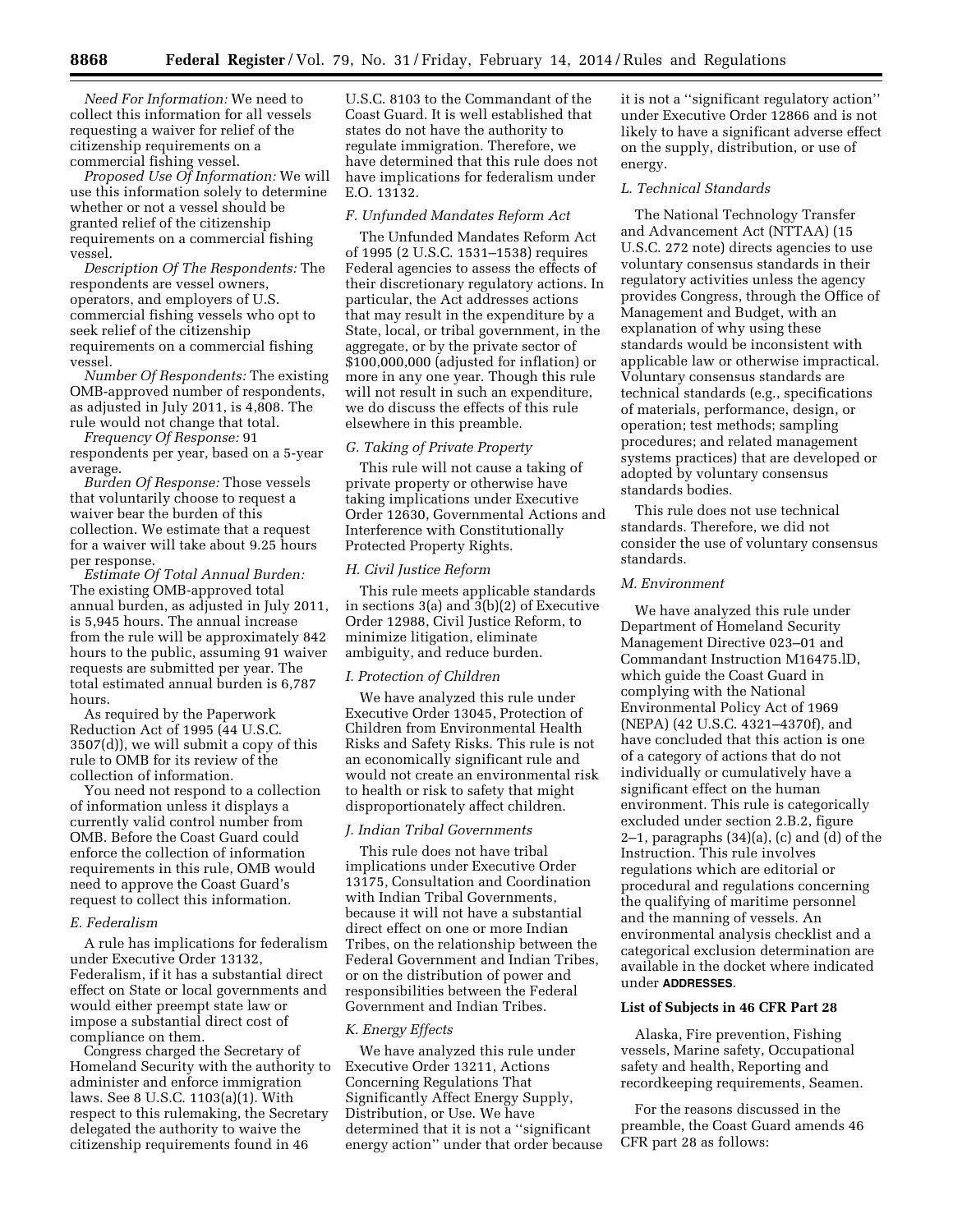### **PART 28—REQUIREMENTS FOR COMMERCIAL FISHING INDUSTRY VESSELS**

■ 1. The authority citation for part 28 is revised to read as follows:

**Authority:** 46 U.S.C. 3316, 4502, 4505, 4506, 6104, 8103, 10603; Department of Homeland Security Delegation No. 0170.1.

#### **Subpart H—[Added and Reserved]**

■ 2. Add and reserve subpart H to part 28.

■ 3. Add new subpart I to part 28 to read as follows:

### **Subpart I—Citizenship Waiver Procedures**

Sec.

28.1100 General.<br>28.1105 Request

28.1105 Request for a waiver.<br>28.1110 Waiver approval.

Waiver approval.

28.1115 Waiver request and approval records.

### **Subpart I—Citizenship Waiver Procedures**

#### **§ 28.1100 General.**

(a) As set forth in 46 U.S.C. 8103, a citizenship requirement, other than a requirement that applies to the master of a documented vessel, on commercial fishing vessels may be waived for unlicensed seamen when qualified seamen who are citizens of the United States are not available. Under the provisions of this subpart, the Coast Guard approves or denies requests for a waiver of the citizenship requirement from owners, operators, or employers seeking to exceed the 25 percent limit applicable to unlicensed seamen aboard fishing industry vessels who are nonpermanent resident aliens authorized for employment in the United States under the Immigration and Nationality Act (INA) (8 U.S.C. 1101 *et seq.*).

(b) This subpart does not apply to a fishing vessel fishing exclusively for highly migratory species (as that term is defined in section 3 of the Magnuson-Stevens Fishery Conservation and Management Act (16 U.S.C. 1802)).

(c) The regulations in this subpart have preemptive effect over State or local regulation within the same field.

#### **§ 28.1105 Request for a waiver.**

(a) Vessel owners, operators, or employers who desire a waiver of citizenship requirements from the Coast Guard must submit a written request to the Commandant, United States Coast Guard, 2100 Second St. SW., Stop 7581, Washington, DC 20593–7581.

(b) The written request required under paragraph (a) of this section must contain—

(1) The vessel owner's, operator's, or employer's contact information—

(i) Full name (last, first, middle initial);

(ii) Address;

(iii) Work phone number;

(iv) Fax number (if applicable); and (v) Email address (if applicable);

(2) Information on fishing vessel(s) for

which the owner, operator, or employer requests a citizenship waiver. For each listed vessel, the owner's, operator's, or employer's must include—

(i) Fishing vessel name;

- (ii) Fishing vessel official number;
- (iii) Fishing vessel length (in feet);

(iv) Fishing vessel gross tonnage; and (v) Each type of fishery in which the

vessel is engaged;

(3) Information on persons who will work on the vessel. For each listed vessel, the owner, operator, or employer must include—

(i) The total number of unlicensed crew normally employed;

(ii) The name, nationality, birth place, position to be held, and basis for employment authorization in the United States of each alien who is not lawfully admitted for permanent residence but is otherwise authorized for employment in the United States under the Immigration and Nationality Act (INA); and

(iii) The number of alien seamen who are not lawfully admitted for permanent residence but are otherwise authorized for employment in the United States under the INA for which the waiver is requested; and

(4) The time period over which the 25 percent limit will be exceeded—

(i) Start date (MM/DD/YYYY); and

(ii) Expiration date (MM/DD/YYYY).

(c) The owner, operator, or employer submitting a request for a waiver under paragraph (a) of this section must include a statement certifying that the vessel(s) will operate in compliance with all other applicable citizenship requirements regarding the master or other officers in charge of deck or engineering watches on U.S. documented vessels.

(d) The owner, operator, or employer submitting a request for a waiver under paragraph (a) of this section must provide evidence that aliens who are not lawfully admitted for permanent residence are authorized for employment with the owner, operator, or employer under the INA and evidence that qualified seamen who are U.S. citizens are not available for employment. The following documentation for H2B non-immigrants is satisfactory evidence both of authorization for employment with the owner, operator, or employer under the INA and that qualified seamen who are U.S. citizens are not available:

(1) U.S. Citizenship and Immigration Services (USCIS) Form I–797, ''Notice of

Action: Approval Notice'' classifying the alien as an H2B non-immigrant for purposes of employment with the owner, operator, or employer submitting a request for a waiver under paragraph (a) of this section.

(2) USCIS Form I–94, ''Arrival/ Departure Record'' indicating that the alien has been lawfully admitted to the United States (or has been lawfully granted a change of nonimmigrant status or extension of non-immigrant stay in H2B classification) for the dates covered by the proposed employment.

(e) Upon receipt of a request submitted under paragraph (a) of this section and required information submitted in accordance with paragraphs (b) through (d) of this section, the Coast Guard will evaluate the information and may investigate further, as necessary, to determine the validity of the information provided.

#### **§ 28.1110 Waiver approval.**

(a)(1) If, within 30 days of receipt of a properly submitted request for a waiver, the Coast Guard does not make a determination whether to approve the request or does not advise the owner, operator, or employer that additional time is needed for consideration, the request will be considered provisionally approved for 90 days from the end of that 30-day period.

(2) If the Coast Guard does not make a determination whether to approve a properly submitted request for a waiver in writing within 30 days of receipt, the owner, operator, or employer must have a copy of the request and supporting documentation available on board the vessel as proof of submission of a request for waiver of the citizenship requirement for unlicensed seamen for that vessel.

(b)(1) If the Coast Guard determines, based on the waiver request, supporting documentation, and any other relevant information, that no qualified U.S. citizen seamen are available, the Coast Guard will grant the waiver to exceed the 25-percent limit for employment of non-permanent resident alien seaman for the period of employment authorized for each alien under the Immigration and Nationality Act (INA). The Coast Guard will issue a letter of approval to the owner, operator, or employer for the applicable vessel(s).

(2) The owner, operator, or employer must have a copy of the waiver approval letter available on board the vessel as proof of waiver of the citizenship requirement for unlicensed seamen for that vessel.